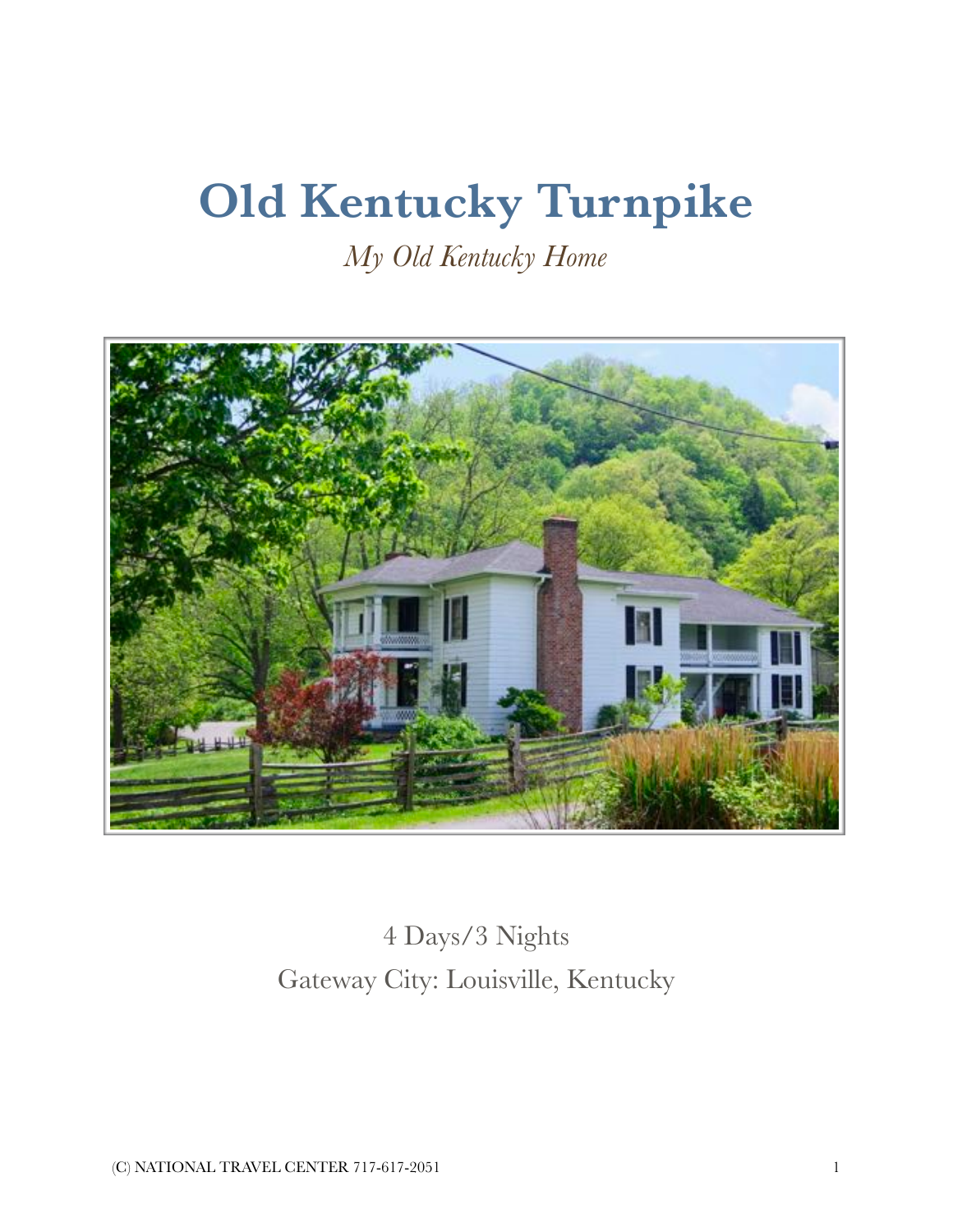

It's a picturesque route starting at the Falls of the Ohio, that travels deep into the rich, green wooded landscape further south. And the story you'll discover is the story of Kentucky itself. When statehood arrived on the frontier in 1792, most of the residents were poor, scratching out a living farming and traveling by flatboat and wagon. By the time the Antebellum era arrived in the early 1800s, Marylanders and Virginians began moving in to find fresh land to grow tobacco, building great plantation houses, and acquire massive spreads. A network of stagecoach roads, including the Old Kentucky Turnpike, were constructed to make it easier for the new planters to get their crops to market. When it became evident that War would come, many residents migrated to Tennessee and Missouri to avoid disputes that ultimately split the state, which was part Northern and part Southern, and its families in two. It was into this milieu that Abraham Lincoln, the US President during the Civil War, and Jefferson Davis, the President of the Confederacy were both born in Kentucky, just a few years apart. Self-taught Lincoln was the son of a hardscrabble frontier farmer and Davis, who was raised on a prosperous farm, would go on to West Point. The route itself begins at My Old Kentucky Home State Park, where his cousin's prestigious Antebellum mansion, Federal Hill, inspired the great American composer Stephen Foster to write what was likely his most recognized song. The story of the struggle during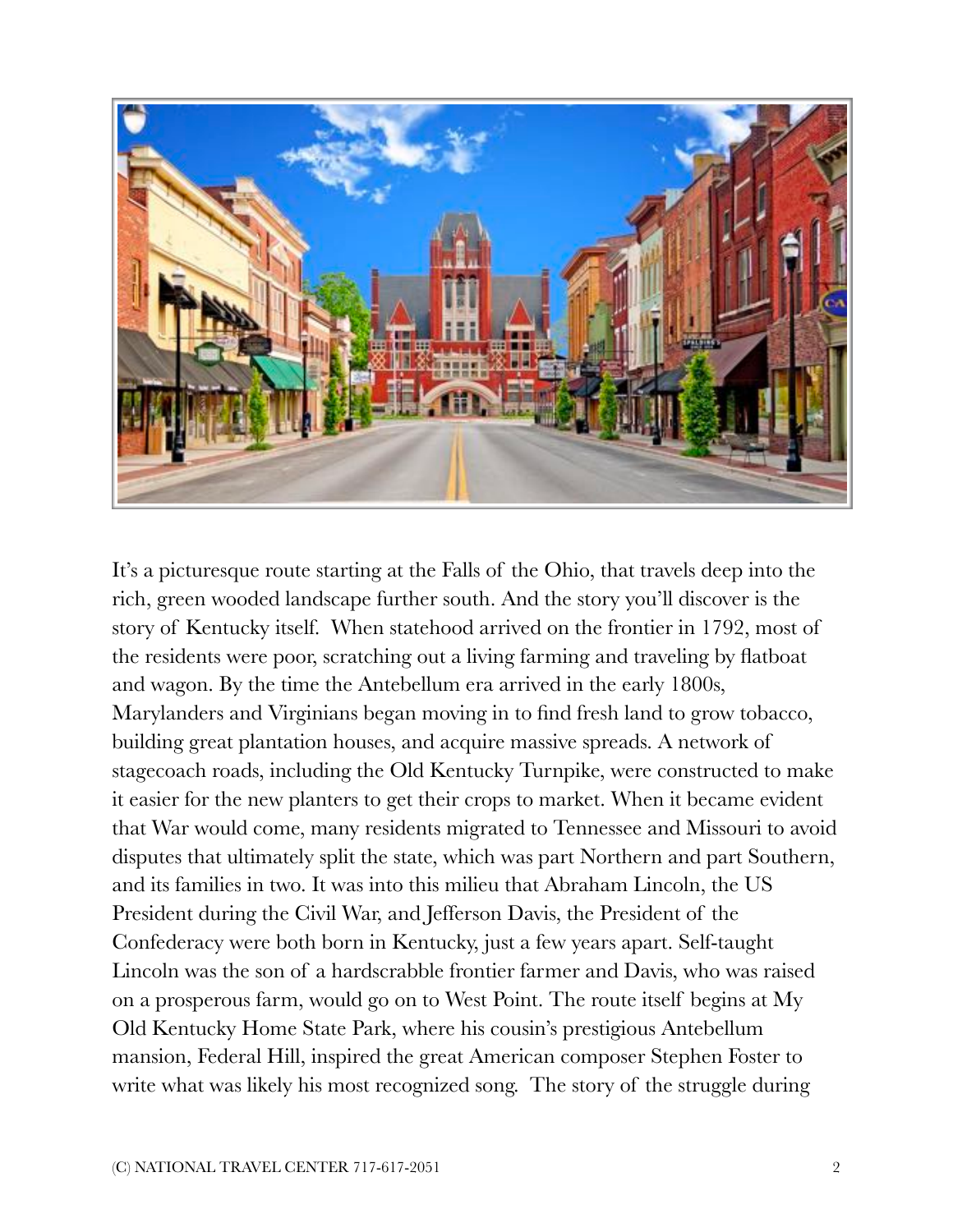the Civil war is told in Bardstown at the Civil War Museum, where you can also ride the Old Kentucky Dinner Train for an evening of gracious dining and enjoy a carriage ride through a historic downtown. The rest of the Byway moves deep into the back country, where you'll discover the hardscrabble life of Abraham Lincoln as he struggled to learn and make a living. It's quite a story that's revealed in a short 28 miles. One of great contrasts, like the state itself.



#### **Touring the Byway**

We recommend starting your journey in Louisville, Gateway to the South. A visit to Farmington Historic Plantation, the centerpiece of a 55 -acre spread constructed in 1816, lets you begin your visit in the Antebellum era. From there, tour Old Louisville, 1,200 acres of finely detailed, impeccably preserved, massive Victorian homes, where there is a walking tour or an option to drive. Next up, the Kentucky Museum of Art and Craft, a must see, and in the evening enjoy a dinner cruise on the Belle of Louisville, the only authentic steamboat from the packet boat era still on American waterways. Two options for evening accommodations include the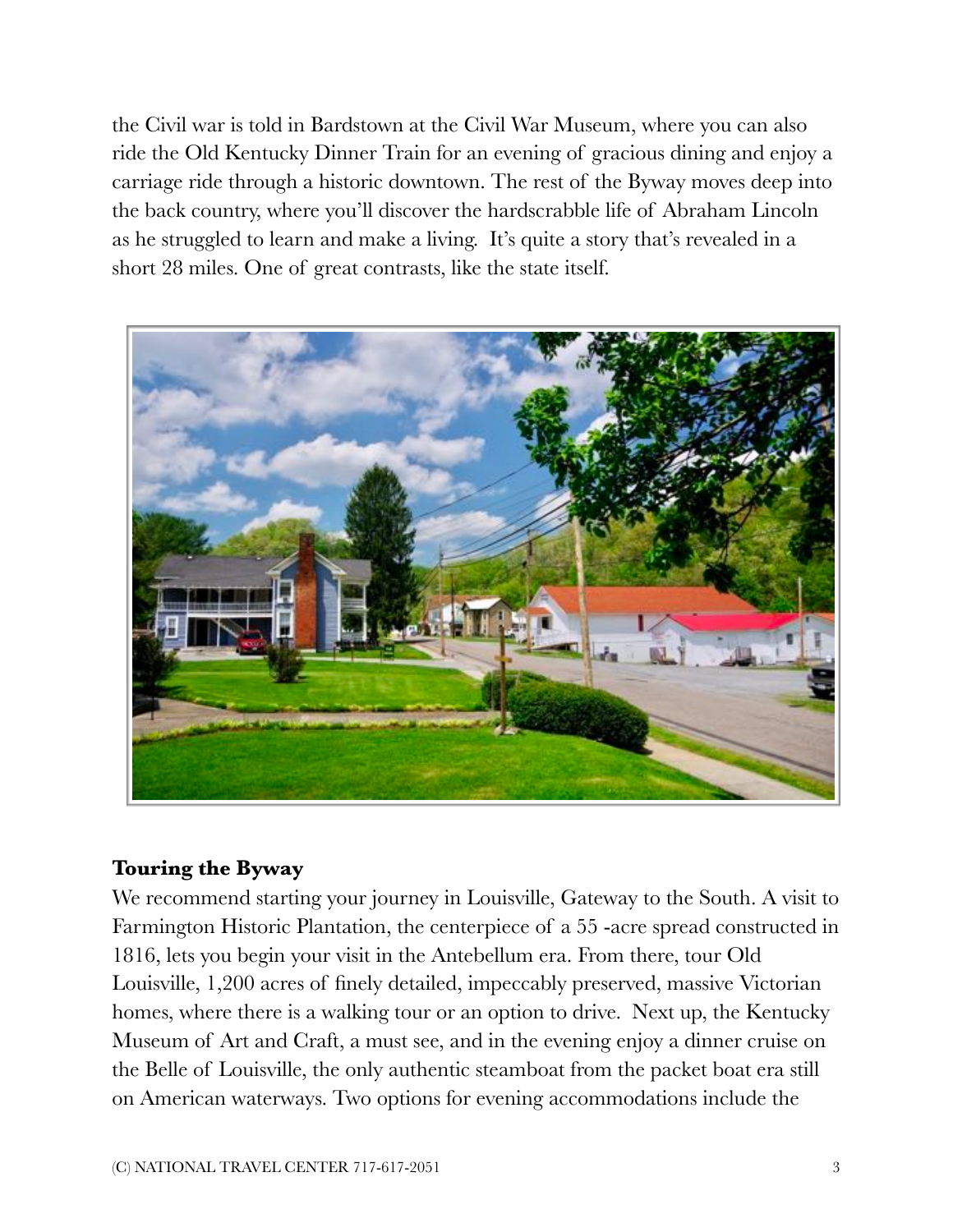1840 Tucker House, which lets you stay in the Old South, or the Inn at St. James Court, located in Old Louisville. There's also The Brown Hotel, Louisville's classic historic hotel built in 1923. On Day Two, you have the option to visit the Kentucky Derby Museum or chose from a selection of 9 other museums in downtown Louisville. Customize this part of your trip however you wish.

On Day Three, it's time to head to Bardstown, to visit My Old Kentucky Home State Park and take A Walk Through Time, in town. Museum Row includes the Civil War Museum, the unique Women in the Civil War Museum, and a military museum. Old Bardstown Village, features a collection of 18th and 19th century log buildings, a covered bridge and stone mill. The Wickland Governor's Home was constructed in 1828. Accommodations at the 1819 Jailer's Inn, converted into six individually styled guest rooms, lets you stay in the period. The Old Talbott Tavern dating from 1779, is another option.

Back on the Byway heading for Hodgenville, stop at the Abbey of Gethsemani founded in 1848 and considered the motherhouse of all Trappist monks in the United States. Knob Creek Farm, 10 miles north of Hodgenville, was Lincoln's boyhood home from 1811 to 1816. The reconstruction is set in an idyllic location of fertile fields, steep wooded hills and Knob Creek itself, from which, as a boy, Lincoln was rescued by a family friend. Further on, the Abraham Lincoln Birthplace National Historical Park, reveals more stories from Lincoln's life, the Lincoln Museum, and other locations on the Kentucky Lincoln Heritage Trail. The centerpiece is an impressive memorial building which, according to the inscription, was built to house "the log cabin where Abraham Lincoln was born." From here, we wish you safe passage if you're traveling another Kentucky Scenic Byway, or a safe and pleasant journey home.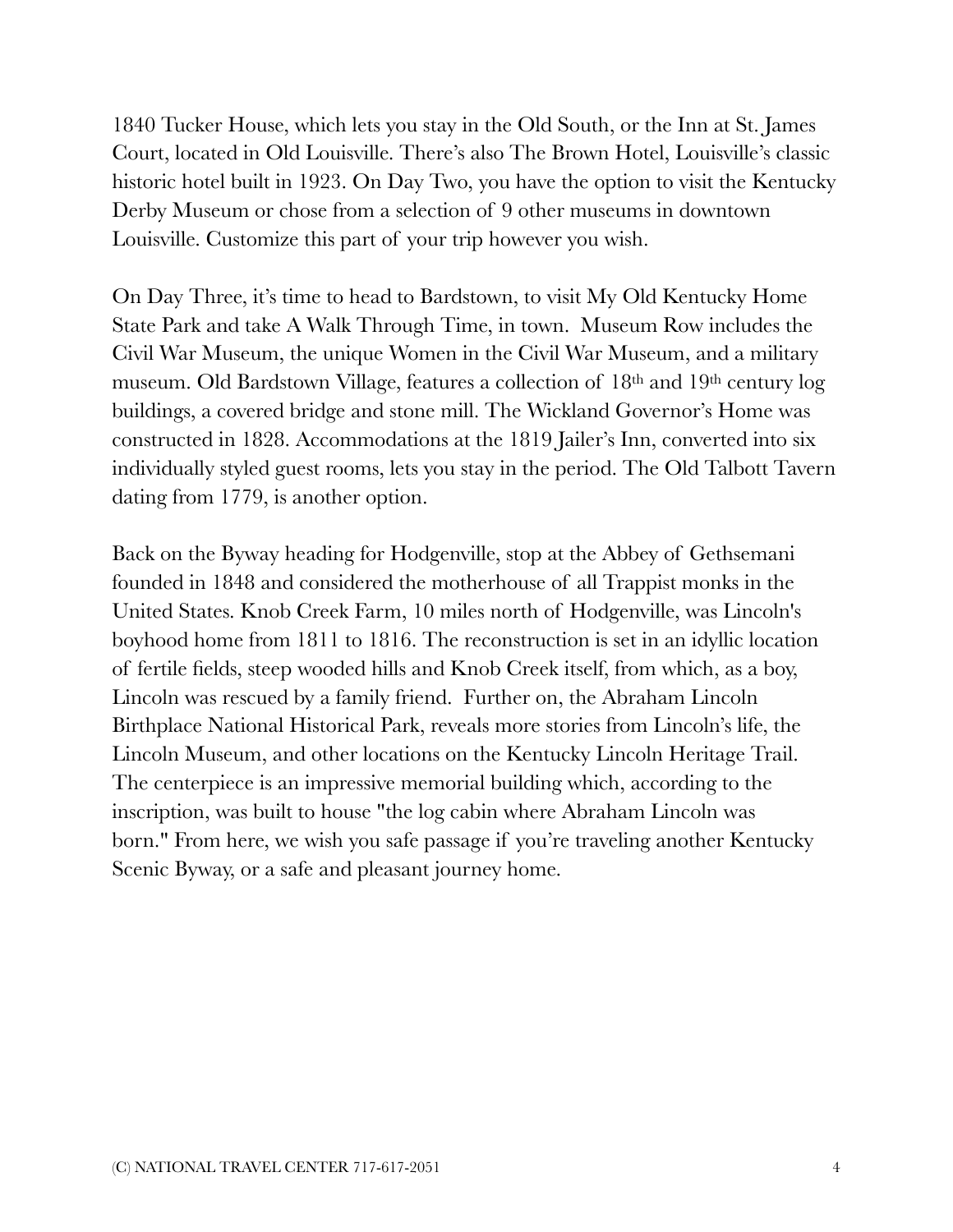# DAY ONE



#### **Louisville**

If there is only one city in the South you can visit, choose Louisville. The city has a genteel southern lifestyle, southern hospitality, and southern heritage. Charted by Thomas Jefferson in 1780, Louisville was named after Louis XVI of France, whose soldiers aided the American Revolution. Soon, the first library opened, the University of Louisville, the Louisville Medical Institute, and the Louisville Collegiate Institute were all founded. The city became the home of horse racing in 1875 with the first running of the Kentucky Derby and the next year, witnessed the launch of professional baseball. Today, Louisville's traditional southern charm is coupled with all the amenities of a major metropolitan area; nightly cultural entertainment, history, the arts, urban fun, great shopping, historic districts, theme parks, world-class natural areas, scenic byways, and an eclectic and interesting collection of museums.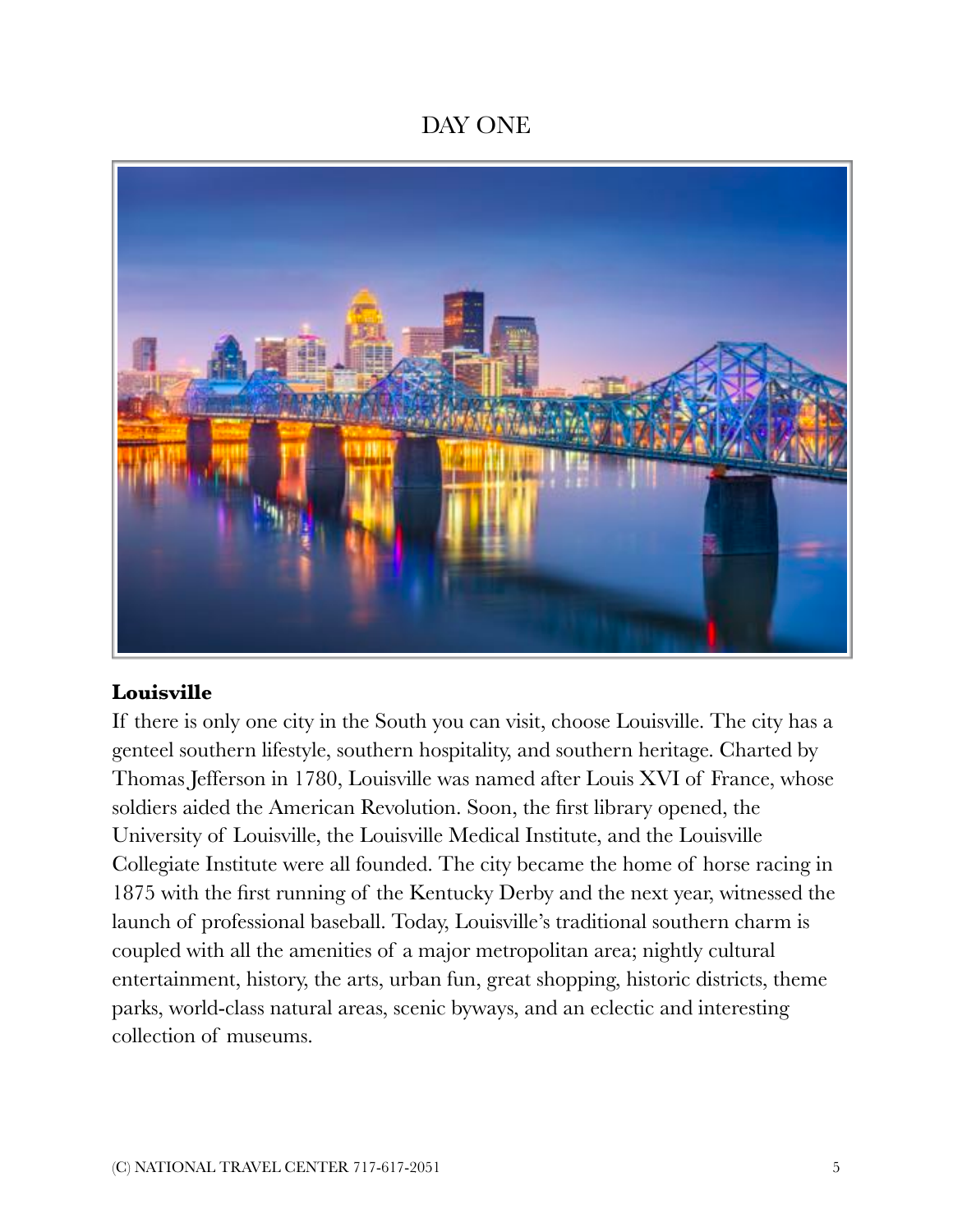

## **Farmington Historic Plantation**

Farmington, which resembles Thomas Jefferson's Monticello, was built in 1816, using a Jefferson plan as the center of a thriving 550-acre hemp plantation. The 14-room home had rooms for servants and children in the basement. When the property was restored as a 19th-century plantation, the only change made was the installation of a metal roof for fire safety. In summer of 1841, Abraham Lincoln visited Farmington for three weeks, forming a friendship that sustained through the Civil War.

3033 Bardstown Road, Louisville, KY 40205, 502-452-9920, Tu-F tours on the hour 11AM-3PM, Sat tours 11, Noon & 1, Adults \$10

## **Walking Tour of Old Louisville**

Even though the homes in Old Louisville were not built in the Antebellum era, the 1200-acre National Register Historic District is a must see. Considered the city's more exuberant neighborhood, built primarily in the 1870s, it was one of the city's first suburbs. Architectural styles range from Renaissance Revival to Queen Anne and Chateauesque, built in a variety of colors, materials and sizes. The New York Times recommends David Domine's 90 minute Louisville Historic Tour for a guided walk through neighborhoods where bourbon barons, racetrack royalty, and tobacco titans lived. Begin at the Welcome to Old Louisville sign at the corner of South Fourth Street and West Ormsby Avenue. Tours offered March 15-November 15 at 11AM and 1PM. You also have the option to take the 45-minute Limerick driving tour offered by the Old Louisville Information Center, 1340 S. 4th Street in Central Park, Louisville, KY 40208, 502-635-5244 Tu-F 1PM-5 PM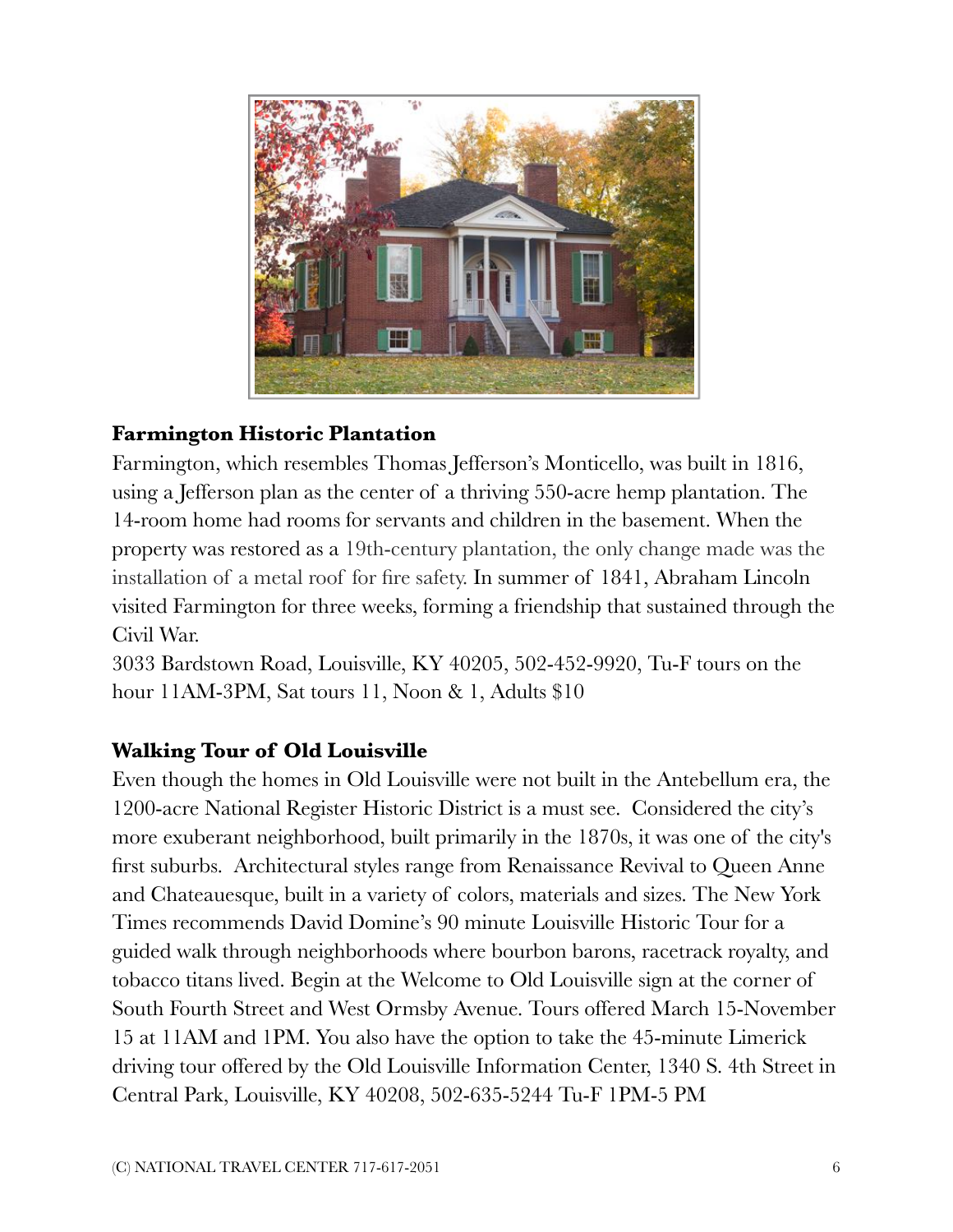

## **Kentucky Museum of Art and Craft**

Founded to build on Kentucky's craft heritage, the museums initial success ultimately led to a one-of-a-kind collection of 300 works of American Folk Art now housed in a four-story historic cast iron structure. As you tour, you'll discover an overview of Kentucky's culture in displays featuring items from agriculture, domestic life, religious beliefs and pastimes, that also point out differences in economic participation and social class in the state.

715 West Main Street, Louisville, KY 40202, 502-589-0102, Wed-Sun 10AM-4PM

#### **Belle of Louisville Dinner Cruise**

Indulge in a truly special evening aboard the Belle of Louisville, the city's own paddlewheel steamboat, which at 105 years old, is the only remaining authentic steamboat still on the water. The Captain's Dinner Ticket includes a delectable, chef-prepared meal, with a choice of a bottle of wine and a behind-the-scenes tour through the engine and boiler rooms. Meet Master Captain Mark Doty and crew between 6PM-7:30PM and enjoy a Sunset Cruise between 8PM and 10PM. The roof of the Pilot House provides the best view of the river. 401 West River Road, Louisville, KY, 502-574-2992, Adults \$59.99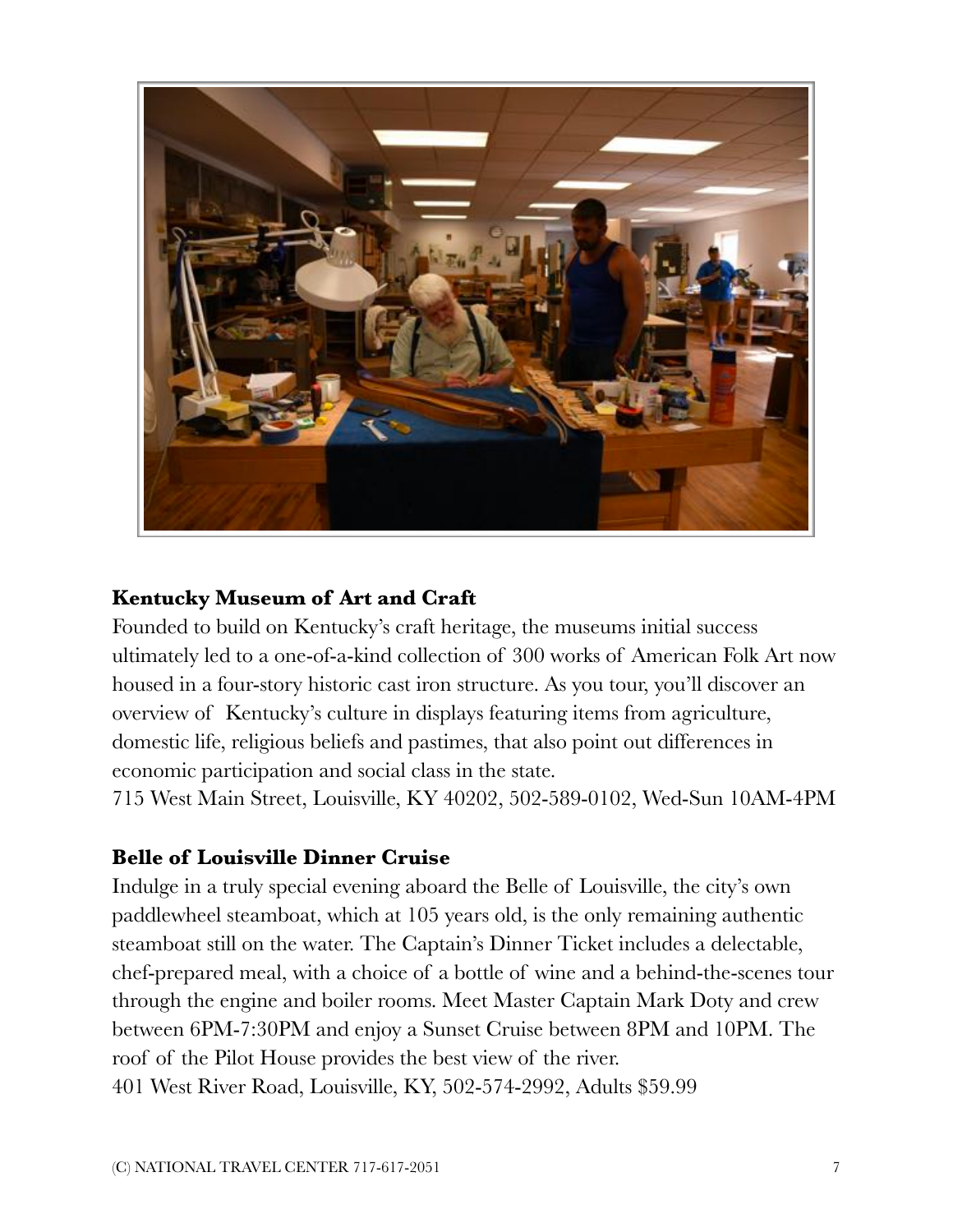

#### **Destination Distinctive Accommodations**

**1840 Tucker House Bed and Breakfast,** 2406 Tucker Station Road, Louisville, KY 40299, 502-297-8007

The original 1840 Tucker House, still surrounded by a stone spring house, dry-laid masonry wall and quarry that supplied stone for the foundations, sits on five acres of striking beauty. The adventurous can float on a raft in the pool, while gazing at the clouds. Four guest rooms, each with its own private bath, are meticulously appointed with antiques of the era. Three have queen beds, and the fourth, an authentic 1820's rope bed.

**Inn at St. James Court,** 1440 St. James Court, Louisville, KY 40208, 502-883-3140 If staying right in town is your preference, the Inn at St. James Court sits at the center of treelined Old Louisville. You can enjoy a made-from-scratch breakfast under the shade of the wraparound porch and follow the footsteps of Prince Charles and Duchess Camilla who strolled around the Court. The property has been meticulously maintained to preserve its original character, while the interior was extensively updated to enhance guest comfort. The stained-glass windows, hand-carved moldings and other original appointments were all retained. Three guest rooms offer personal service that larger lodgings simply can't provide.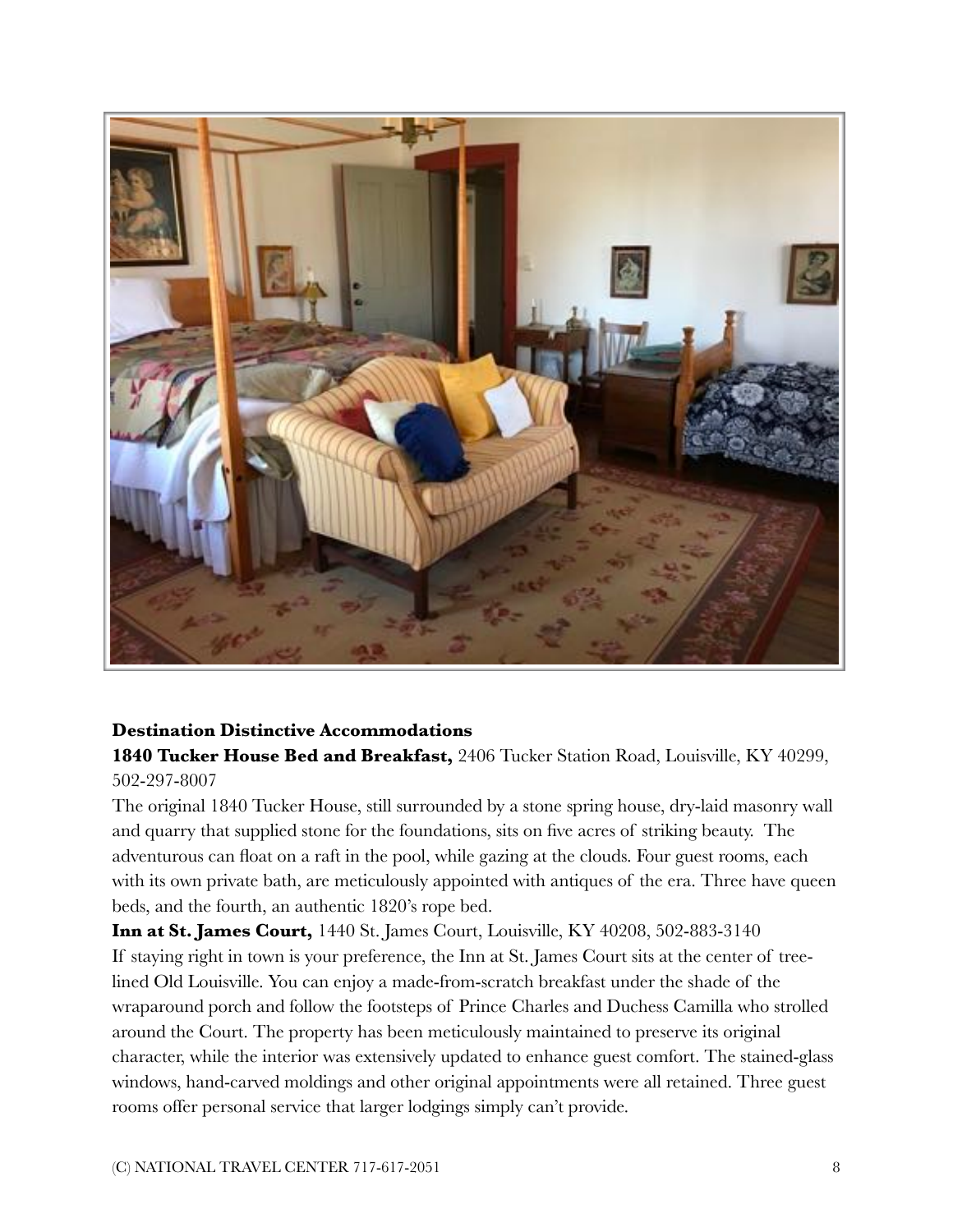#### **Destination Distinctive Dining**

**The Brown Hotel Lobby Bar and English Grill,** 335 West Broadway, Louisville, KY 40202, 888-888-5252

Contemporary classic meets Old World opulence at the 1923 Brown Hotel Lobby Bar and English Grill, widely considered Louisville's finest dining. The menu offers a selection of appetizers, homemade soups, salads, and entrees. Save room for the Chocolate Striptease, a signature dessert finished with flaming Bacardi 151 Rum.

**Jack Fry's**, 1007 Bardstown Rd, Louisville, KY 40204, 502-452-9244

Established in 1933 by Jack Fry and his wife, this former sportsman's hangout has been transformed into a fine dining staple. This history-laden, eatery offers high-end Southern fare and cocktails in an old-world setting.

**610 Magnolia***,* 610 Magnolia Avenue, Louisville, KY 40208, 502-636-0783

This restaurant in Old Louisville is the epitome of elegance with original wood beams, mullioned windows and French doors that open to an outdoor garden. A modern approach to the Southern table is focused on harmony between cuisine trends and southern hospitality.

#### **Destination Distinctive Retail**

**Koi Gallery @ Galt House Hotel,** West Suite 328, 140 North 4th Street, Louisville, KY 40202, 502-216-9398 or 502-568-4896

Featuring one-of-a-kind sterling silver, semi-precious and precious gemstone jewelry, wearable art, fine art paintings, photographs, metal and fiber sculptures, hand-painted silk scarves, stained glass, ceramics and collectables.

**Revelry Boutique & Gallery***,* 742 E Market Street, Louisville, KY 40202, 502-414-1278 A carefully curated boutique and gallery featuring over 100 regional artists, full of diverse, inspiring one-of-a-kind pieces including jewelry, prints, art and home décor, and a collection of handmade goods for children. The exhibits rotate monthly.

**Fleur de Flea Vintage Urban Market,** 947 E Breckinridge Street, Louisville, KY, 502-365-3563

A 25,000 square foot warehouse is filled with vintage goods from more than 150 vendors.

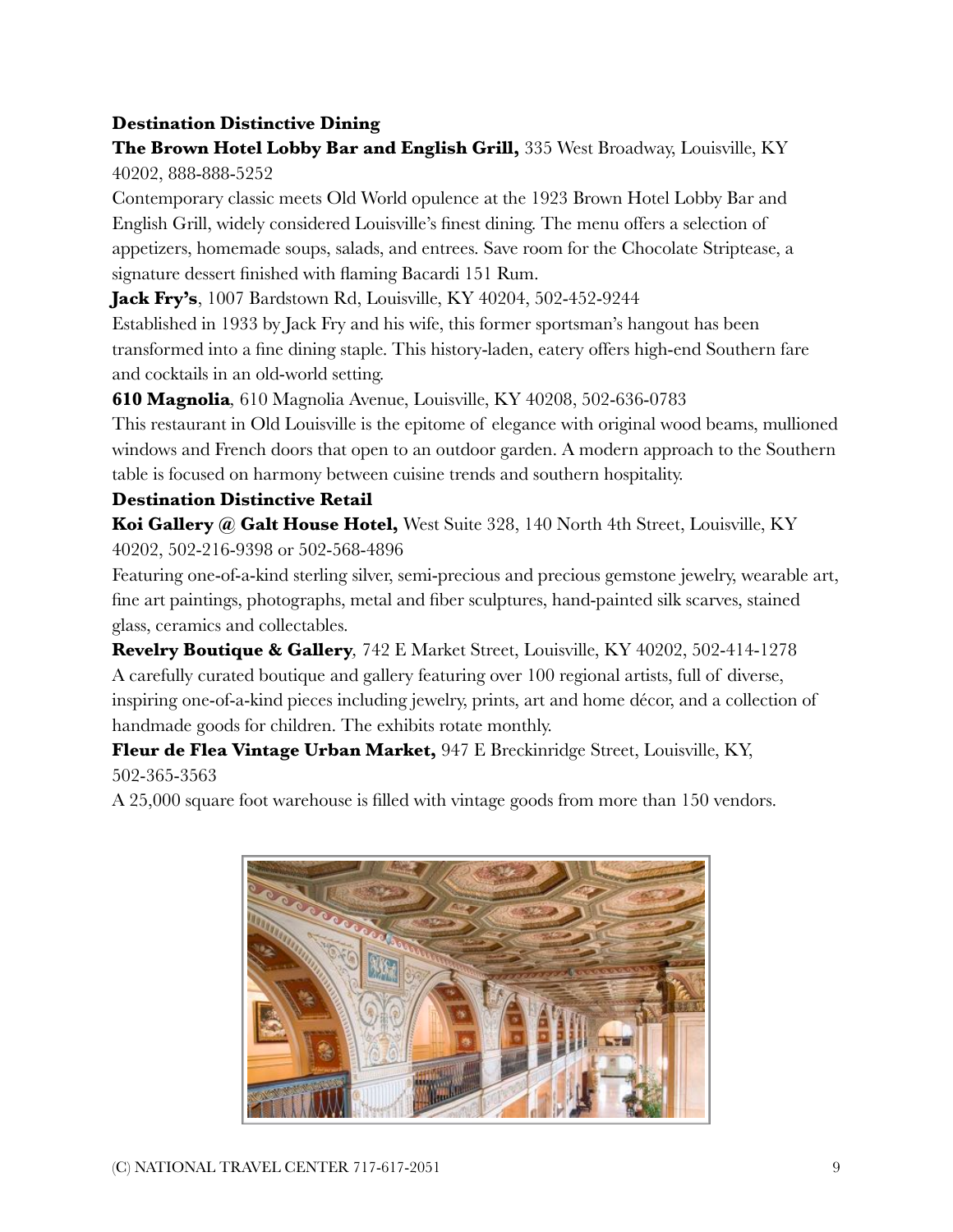# DAY TWO

#### **Kentucky Derby Museum**

If you're interested in horses, Louisville's flagship Kentucky Derby Museum is a living celebration of the traditions, history, hospitality and pride of this worldrenowned event. The tour includes a 30 minute guided walk through Churchill Downs, interactive exhibits and the 18-minute movie, "The Greatest Race." The second floor houses the legacy, possessions, trophies, and history of legendary trainer D. Wayne Lukas and jockey Bill Shoemaker. You can have breakfast or lunch at the Derby Cafe Express and enjoy a mint julep at cocktail hour. Upgraded tour options are available.

704 Central Avenue, Louisville, KY, 40208, 502-636-4400, Mon-Sat: 9AM-5PM, Sun 11AM- 5PM, Adults \$16

#### **Museum Row Main Ticket Pass**

Spend the better part of the rest of the day exploring downtown Louisville's many museums, consider purchasing the Main Ticket Pass to visit 9 attractions within a few blocks: (1) [Frazier History Museum,](http://www.fraziermuseum.org/%22%20%5Ct%20%22_blank) (2) [Louisville Slugger Museum,](http://www.sluggermuseum.com/%22%20%5Ct%20%22_blank) (3) [Kentucky Science Center,](http://kysciencecenter.org/%22%20%5Ct%20%22_blank) (4) [Kentucky Museum of Art and Craft,](http://www.kmacmuseum.org/%22%20%5Ct%20%22_blank) (5) [Evan](http://www.evanwilliams.com/visit.php%22%20%5Ct%20%22_blank)  [Williams Bourbon Experience,](http://www.evanwilliams.com/visit.php%22%20%5Ct%20%22_blank) (6) [Muhammad Ali Center,](http://www.alicenter.org/%22%20%5Ct%20%22_blank) (7) [Kentucky Center for](https://www.kentuckycenter.org/%22%20%5Ct%20%22_blank)  [the Performing Arts](https://www.kentuckycenter.org/%22%20%5Ct%20%22_blank), (8) [Peerless Distilling Co](https://kentuckypeerless.com/%22%20%5Ct%20%22_blank)mpany, and (9) [21c Museum Hotel](https://www.21cmuseumhotels.com/louisville/%22%20%5Ct%20%22_blank)  [Louisville](https://www.21cmuseumhotels.com/louisville/%22%20%5Ct%20%22_blank), which has a magnificent art collection.

West Main Street, Louisville, KY 40202, 888-568-4784, Adults \$45.99

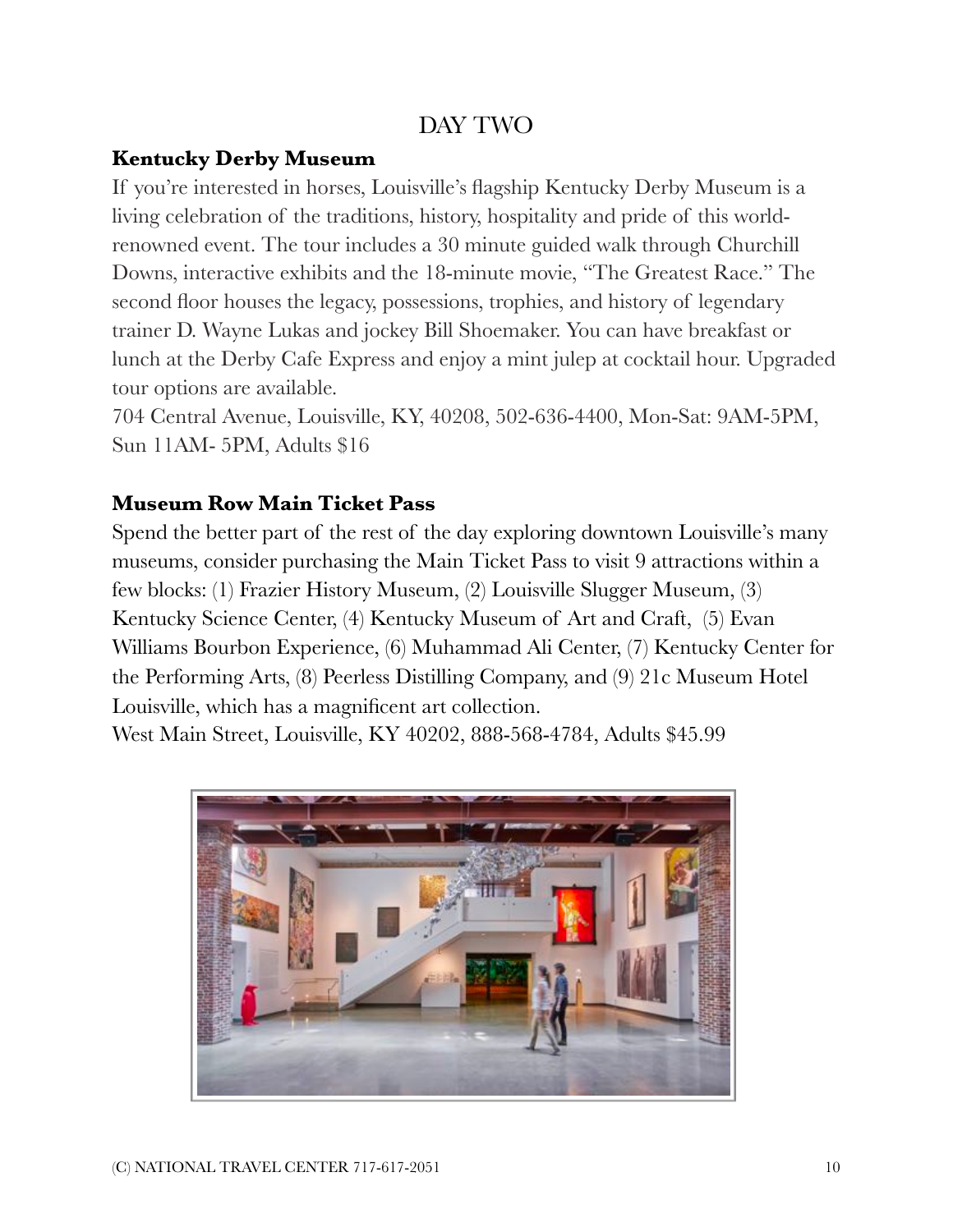# DAY THREE

#### **Bardstown**

Often referred to as the "Most Beautiful Small Town in America," Bardstown looks like it came straight out of a Norman Rockwell painting or the pages of Mark Twain. Settled in 1780, the historic district is filled with nearly 200 buildings listed on the National Register of Historic Places. The stagecoach stop built in 1779 is now a tavern, restaurant, and Bed & Breakfast.

# **My Old Kentucky Home State Park**

Start your visit in Bardstown at My Old Kentucky Home State Park, where you can hear Stephen Foster's famous song performed by the park's talented guides. Learn stories of deadly duels, horse racing, fortune, fame, and demise, that involved the original residents who were surrounded with original fine antiques, paintings and beautiful architecture.

501 E Stephen Foster Avenue, Bardstown, KY 40004, 502-348-3502, Daily 9AM-4PM. Winter Jan. 1- March 10, Wed-Sun 9AM-5PM Adults \$14



## **Bardstown Walking Tours**

Discover what makes Bardstown legendary on A Walk Through Time, a selfguided hour and a quarter tour of historic downtown, and/or The Whiskey Walks & Bourbon Talks 2 hour tour, that takes you past the homes and hangouts of distillery owners, distillers, purveyors, and characters from the city's bourbon past. 220 N. Fifth Street, Bardstown KY 40004, 502-348-5947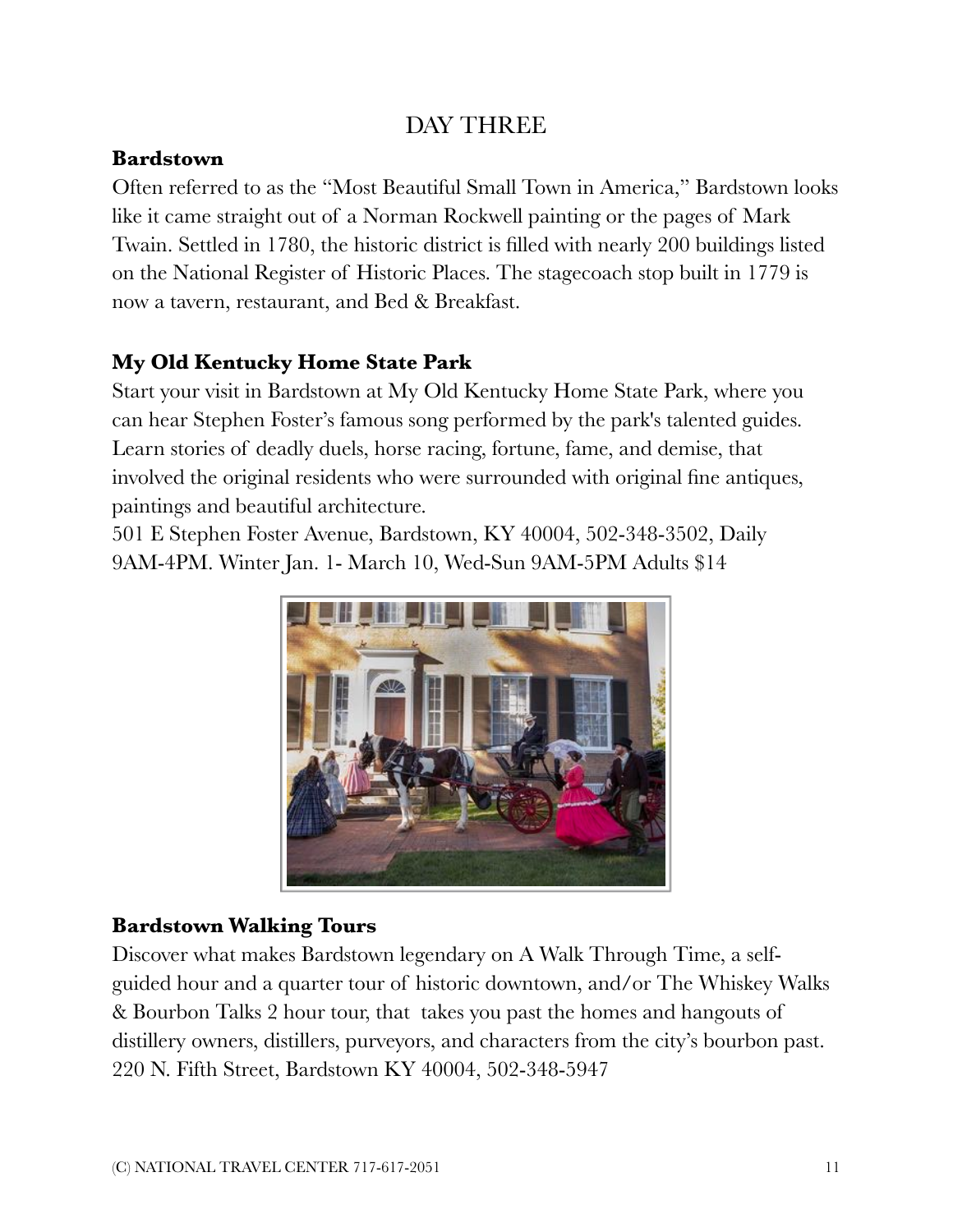#### **Museum Row and Bardstown Colonial Village and Park**

Museum Row hosts three museums: The **Civil War Museum** is America's largest and most complete Museum devoted to the Western Theater of the War. Carefully balanced exhibits illustrate the struggle between the Union and Confederacy in the Appalachian Mountains, Mississippi, Georgia, and the Gulf of Mexico. Specialty rooms feature the politics of the time, slavery, infantry, cavalry, artillery and Navies.

The **Women of the Civil War Museum c**hronicles the achievements of women of all backgrounds, races, and creeds, during the 1800's and Civil War, the only museum of its kind featuring women in science, medicine, nursing, writing, journalism, civil rights, suffrage, the arts, military service and more. Exhibits in the

## **War Memorial of MidAmerica and General Hal Moore Military**

**Museum** cover the American Revolution up to today's conflicts in the Middle East, featuring Kentuckians who served. Museum Row is adjacent to the Old Bardstown Village, a collection of ten original 18th and 19th Century log structures from a Colonial settlement, along with a covered bridge and Brown's Mill.

310 E. Broadway, Bardstown, KY 40004, 502-349-0291 Spring and Summer 10AM – 5PM Adults: \$12

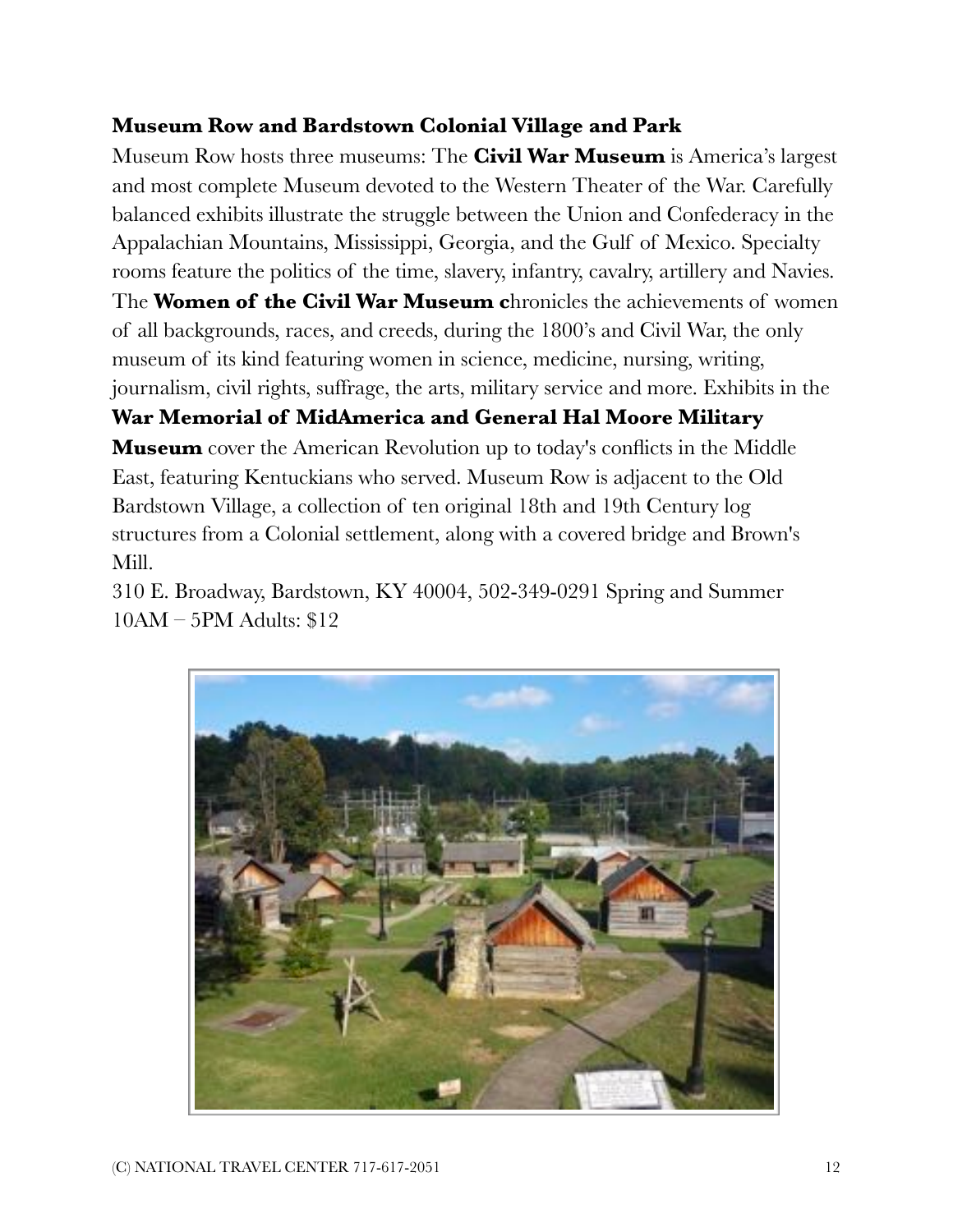

#### **Wickland Governor's Home**

Wickland, home to two Kentucky governors and one from Louisiana, is considered one of the best examples of Georgian architecture in the South. The property served as the Wickland Inn, the Fairfield Distillery which produced Pride of Nelson whiskey, and a renowned antique shop before the County purchased the property to preserve it to showcase the beautiful architecture and intricate details of a bygone era.

550 Bloomfield Road, Bardstown, KY 40004, 502-348-4877 or 800-638-4877, May-Labor Day, Fri.-Sun., 10AM-2PM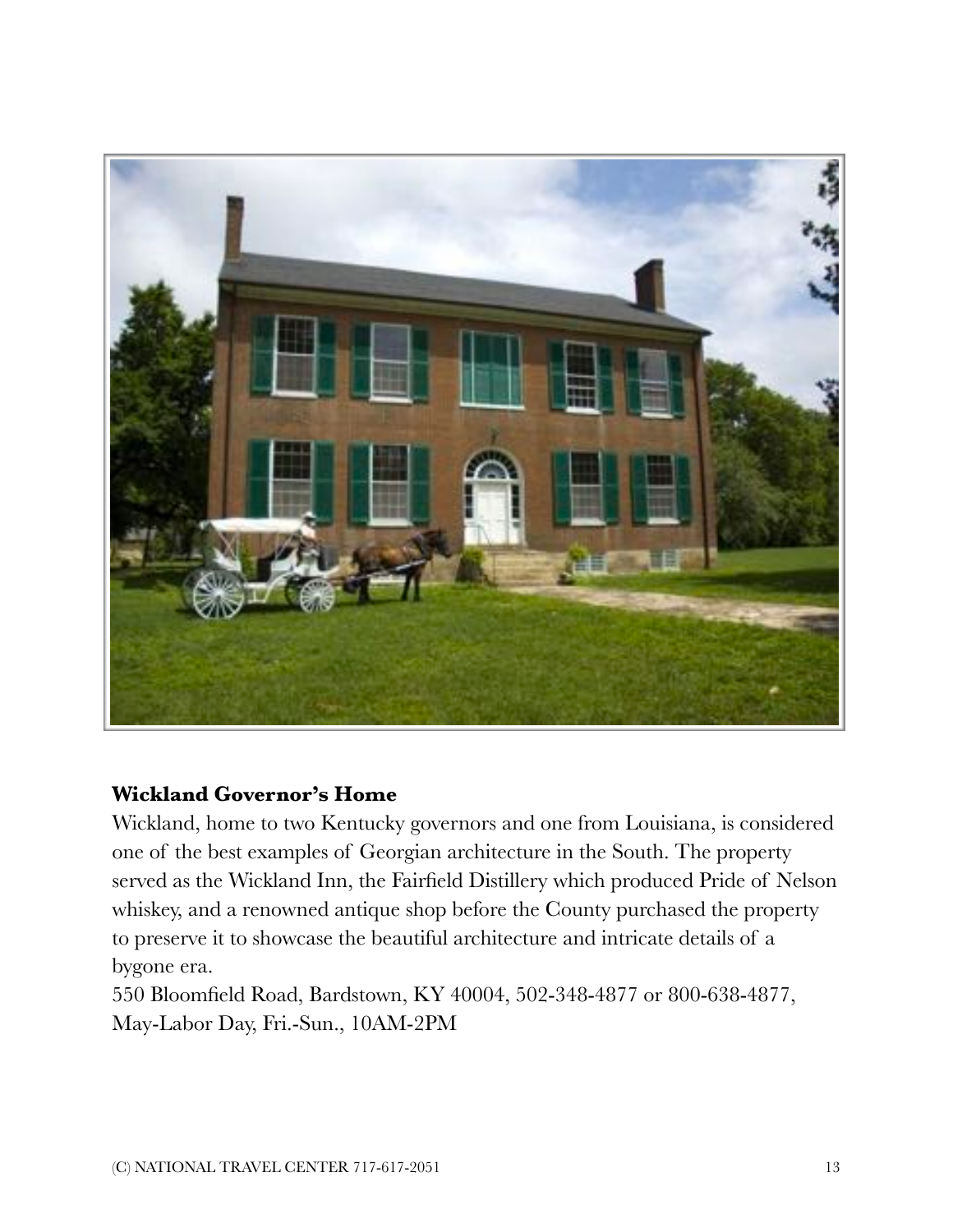#### **Destination Distinctive Accommodations**

**Jailer's Inn Bed & Breakfast,** 111 West Stephen Foster, Bardstown, KY 40004. 502-348-5551

A stay at the 1819 Jailer's Inn Bed and Breakfast puts you in the Antebellum period. The Inn which housed moonshiners and outlaws until 1897, has been transformed into an award-winning Bed and Breakfast in the heart of downtown with nine guest rooms and private baths. The upper floor of the native limestone building built behind in 1874, has 30-inch thick walls and two cells in an "upstairs dungeon" used to house prisoners.

**Old Talbott Tavern,** 107 W Stephen Foster Avenue, Bardstown, KY 40004, 502-348-3494 Another option right downtown is the 1779 Old Talbott Tavern, one of the oldest buildings in Bardstown. The thick Flemish bond stone walls, deep window casings, heavy ceiling timbers and built-in-cupboards resemble Warwickshire Inns in England. Andrew Jackson and Henry Harrison found cheer in the central room and General George Rodgers Clark used the tavern as a base. His provisions and munitions from Virginia were stored in the cellar. Murals uncovered in 1927 had bullet holes from Jesse James who "saw" birds moving in them and shot at the murals. Stephen Foster stayed here as well as Abraham Lincoln who, at the age 5, stayed at the Tavern with his parents.

#### **Destination Distinctive Dining**

**Rickhouse Restaurant,** 112 Xavier Drive, Bardstown, KY 40004, 502-348-2832

Located in the basement of Spalding Hill, this restaurant prides itself on providing people with a dining experience bursting with beautiful colors, delicious smells, and full flavor.

**Kurtz' Restaurant @ Parkview Hotel** 418 East Stephen Foster Avenue, Bardstown, KY 40004

502-348-8964

A family restaurant since 1937, four generations have served Southern cuisine including skillet fried chicken, Kentucky country ham, homemade soups and casseroles. The desserts are awardwinning.

#### **Destination Distinctive Retail**

**Mammy's General Store** 97 W Flaget, Bardstown , KY 40004, 502-331-6032

A modern little general store with a little bit of everything! **Hurst Soda Fountain & Gifts,** 102 N. Third Street, Bardstown, KY 40004, 502-348-9261

Unique gifts of inspiration, cards, candles, Maker's Mark items, and home-made fudge.

**Bardstown For the Arts Gallery,** 90 Court Square, Bardstown, KY 40004, 502-348-0044 Featuring fine art and crafts by over 30 local artists; paintings, photos, sculpture, jewelry, fiber, clay and wood art pieces.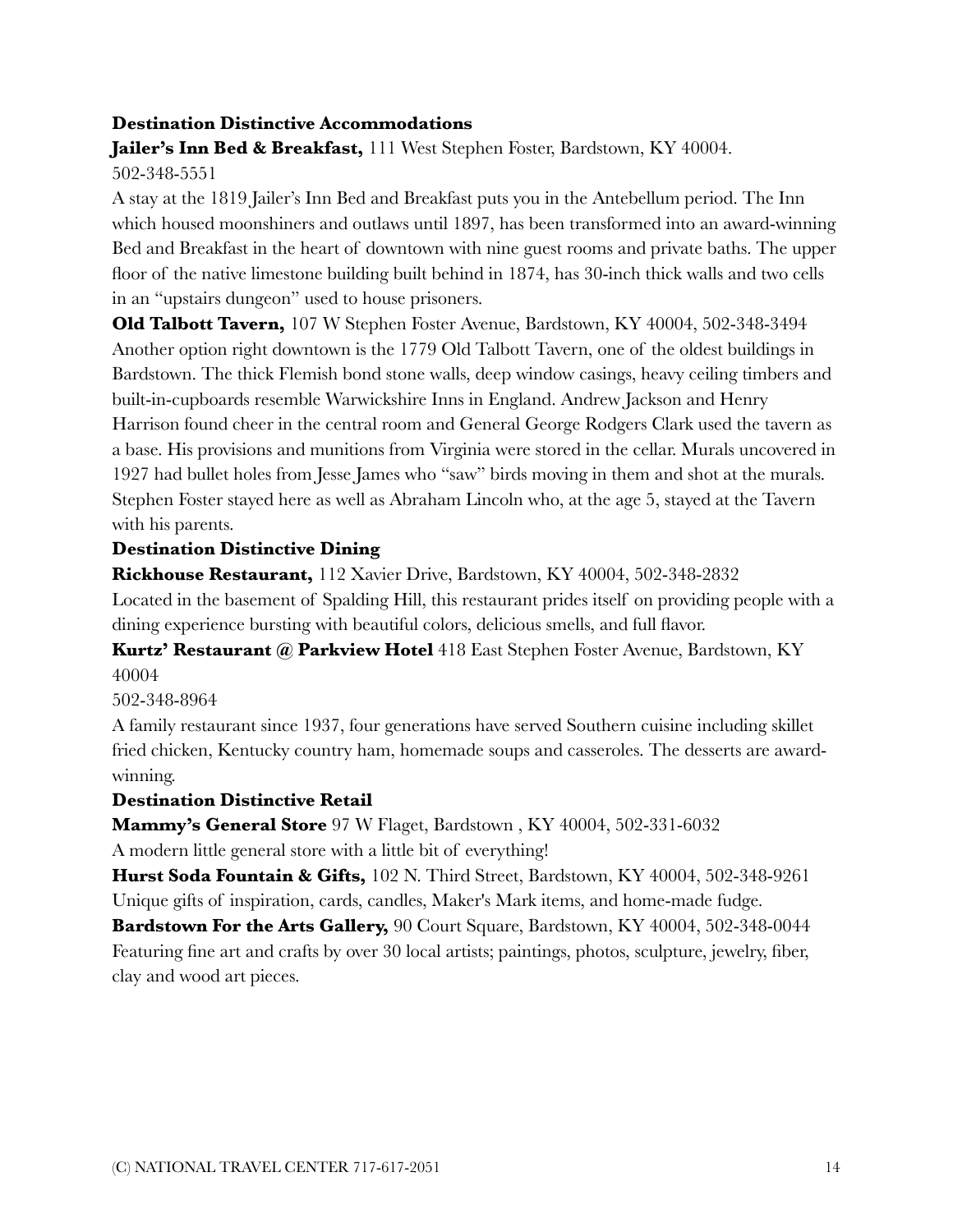# DAY FOUR

### **Abbey of Gethsemani**

Traveling the Byway this morning, you'll come upon the Trappist motherhouse, the Abbey of Gethsemani. Originally from Switzerland, Trappists traveled first to Pennsylvania and Louisville, before finally landing in Bardstown. They left in 1809 after a bad seasonal flood only to return when a French Abbot sent two more monks to Kentucky in 1847 to find land to build a monastery. Today the Abbey is part of the Order of Cistercians of the Strict Observance, it is the oldest monastery in the United States still in operation. The Welcome Center includes a film and display about monastic life, plus a shop carrying products made by the monks. No advance arrangements are needed to attend church services or walk the grounds. 3642 Monks Road, Trappist, KY 40051, 502-549-4406. Shop open Mon-Sat 9AM-5PM, with the exception of public holidays and holy days of obligation.

## **[Knob Creek Farm](http://www.abrahamlincolnonline.org/lincoln/sites/knob.htm)**

Before you reach Hodgenville, you'll come upon Knob Creek Farm, where then two year old Abraham Lincoln lived for a time. In 1860 Lincoln wrote that his earliest recollections were of this place.

2995 Lincoln Farm Road, Hodgenville, KY 42748, 270-358-3137

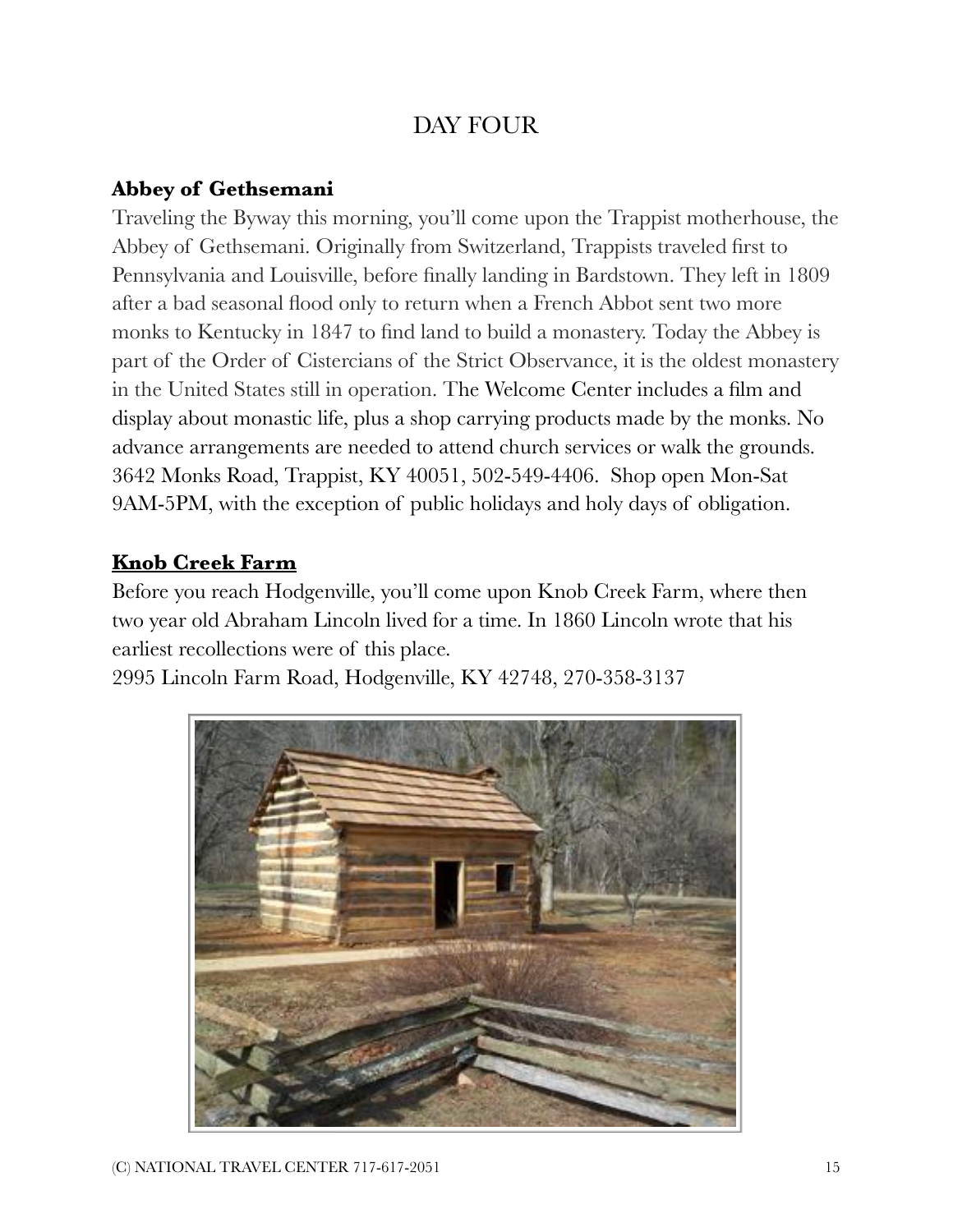#### **Hodgenville**

Founded in 1818, Hodgenville petitioned to be its own county and built a courthouse the following year. In spite of that not occurring, the town grew to include a distillery on the Rollin Fork River, a rail spur to the village, and the LaRue Seminary. County residents wanted no part of the impending Civil War and indeed, the county did escape major fighting and later violence. By 1885, Hodgenville had two banks, the Classical and Normal College, a newspaper, the Illinois Central Railroad and an ice plant.

#### **Abraham Lincoln Birthplace National Historical Park**

Abraham Lincoln was born in a log cabin at Sinking Springs Farm on February 12, 1809. The experiences of his early years on the frontier instilled homegrown values that remained with him throughout his life. Although he did not remember his time at the Sinking Spring Farm some of the landmarks associated with Lincoln's time and the early farm remain. The centerpiece of the site is a symbolic birth cabin enshrined in a Neoclassical Memorial Building atop a hill that features 56 steps to signify the years of Lincolns life. The 195-year-old white oak tree nearby was the "last living link" to Lincoln.